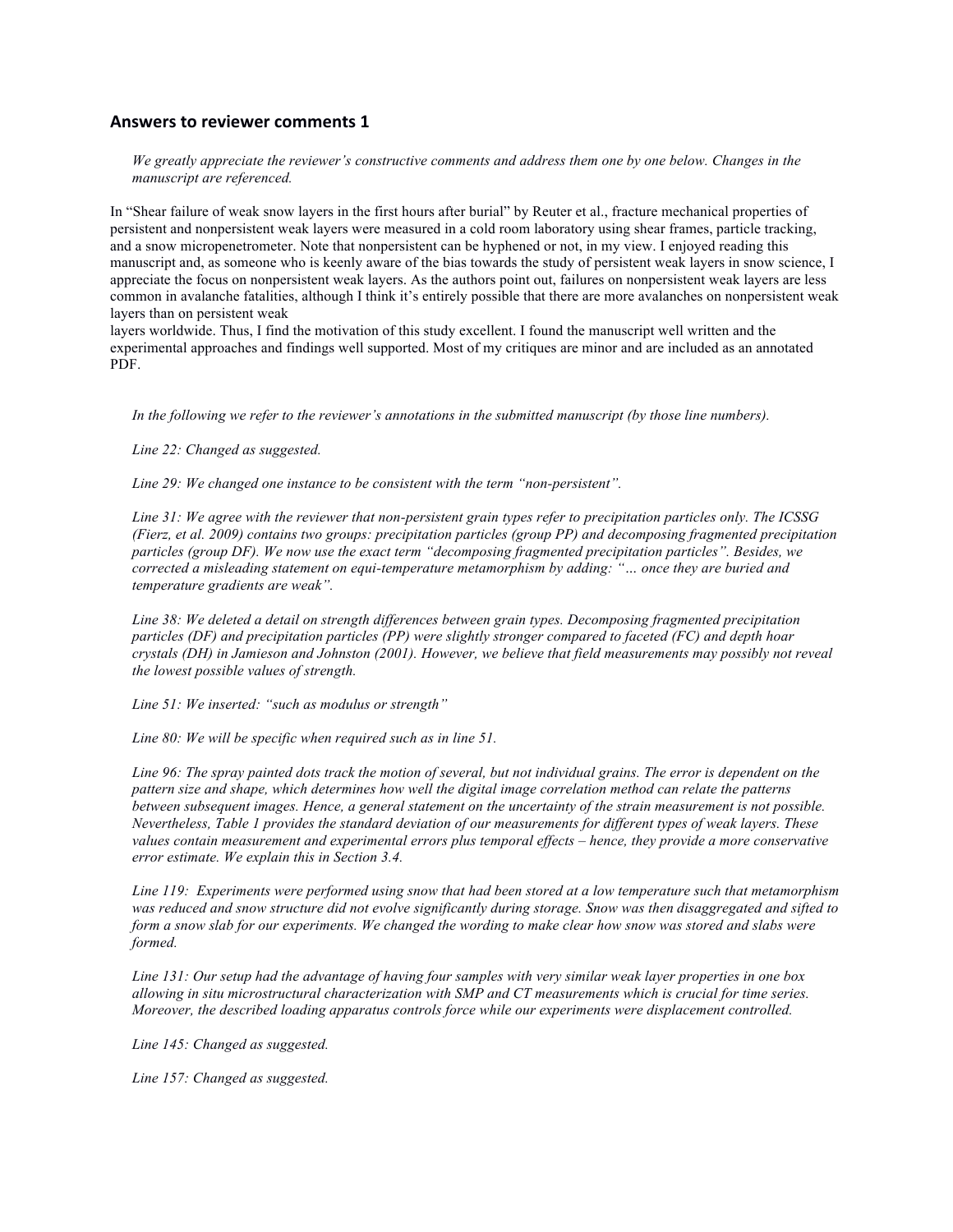*Line 173: The linear elastic limit is considered the region where the stress levels off and does not longer increase at the initial rate despite further displacement increase. Deformation beyond the linear elastic limit is not recoverable. See also comment on Line 231.* 

*Line 202: The frame rate is stated in section 2.1.4 Data acquisition*

*Line 211: In fact, we have always varied the lower and the upper boundary to obtain an error estimate. We changed the description.*

*Figure 3: The black spaces are areas where the fins of the shear frame with the open side wall shines through which is particularly visible in the NIR pictures.*

*Line 231: The elastic limit was located where a smoothing local regression deviated from the initial slope in the stress strain graph. We agree that the determination is somewhat subjective depending on the regression type. Given the scatter in both, the force and the strain measurements, a precise localization in different measurements seems difficult. Please see also the response to the first reviewer comment.*

*Table 2: We changed the wording in the table caption to be clearer. The average value and the standard deviation from the average value are shown for every weak layer property.*

*Line 255: Here we comment on shear fracture toughness. Jamieson and Johnston (1990; 2001) and Roch (1966) did not test surface hoar, nor did they measure toughness. The values we obtained were lower than previously reported values and for the first time a comparison with surface hoar was possible. Moreover, strength and toughness are not necessarily related (e.g. Richtie, 2011, doi: www.nature.com/doifinder/10.1038/nmat3115).*

*Line 274: Changed.*

*Figure 6 (now 7): We are not sure about the reason, but it is possible that sintering also increased the strain concentration in the weak layer due to an increasing elastic mismatch between the slab and the weak layer in the very early stages of our time series. However, we did not observe a significant change in strain concentration with time (line 296, section 3.4).*

*Line 316: Changed as suggested.*

*Line 326: We updated the citation.*

*Line 368: We actually cite two different references here.*

*Line 370: We observed the average of the maximum extension.*

*Line 403: Wording improved.*

*Line 414: We thought about doing so, but it was not feasible with our setup. Even if the failure strain would be estimated a priori, we did not control strain in the experiments, but retrieve it from the images in a later DIC analysis. Unloading also requires a load actuator that can reverse faster than it loads. We ran the measurements, however, already at the highest possible displacement rate to achieve strain rates preferably above the ductile to brittle transition.*

*Line 423: We agree with the reviewer's comment.*

*Line 441: This statement refers to the average increase observed in all seven measurements.*

*Line 478: Please see reviewer comment 3.*

*Line 496: Please see reviewer comment 4.*

*In the following we respond to the reviewer's comments.*

1) It's not clear how the linear elastic limit was determined. From what I can tell, it